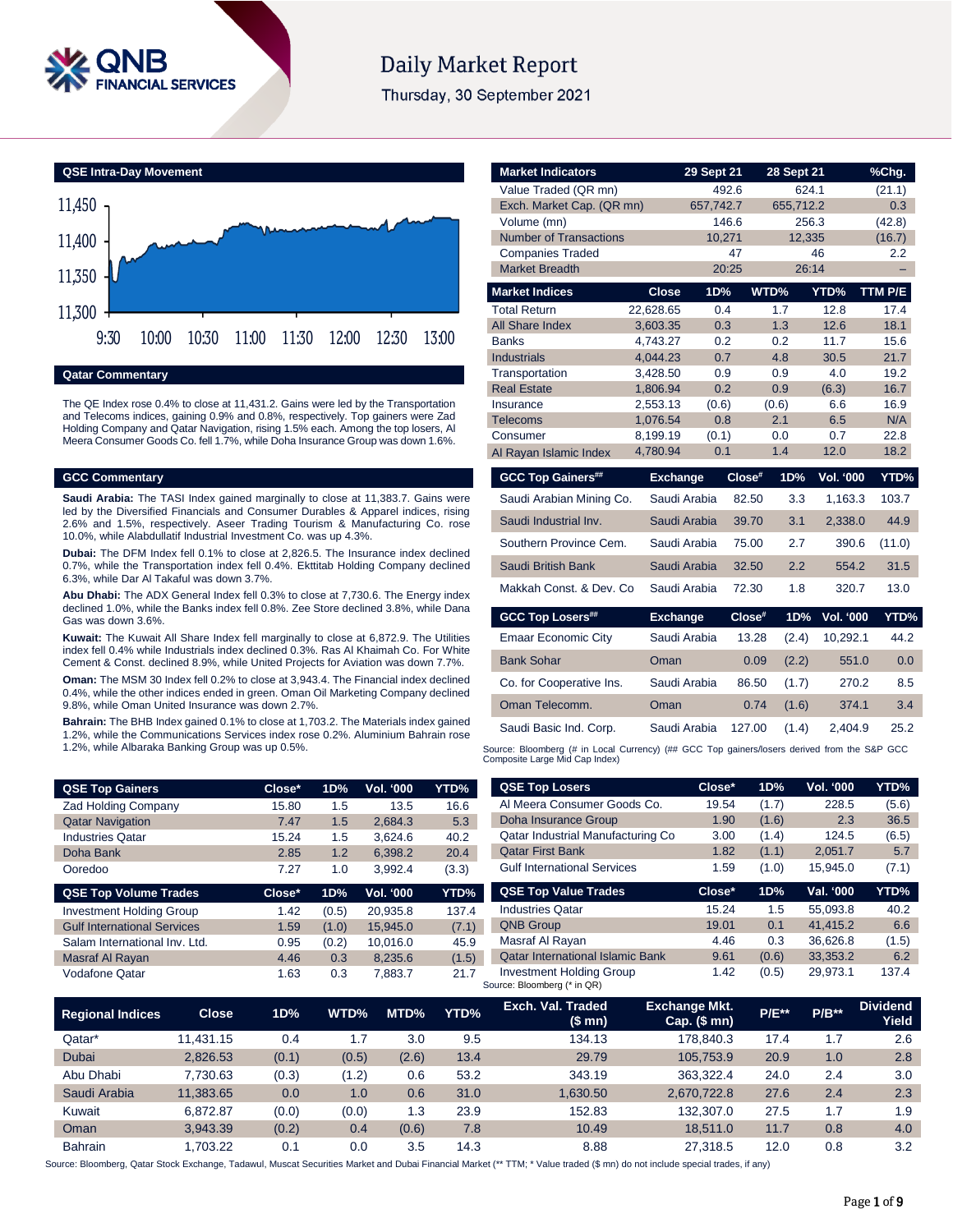#### **Qatar Market Commentary**

- The QE Index rose 0.4% to close at 11,431.2. The Transportation and Telecoms indices led the gains. The index rose on the back of buying support from GCC, Arab and foreign shareholders despite selling pressure from Qatari shareholders.
- Zad Holding Company and Qatar Navigation were the top gainers, rising 1.5% each. Among the top losers, Al Meera Consumer Goods Co. fell 1.7%, while Doha Insurance Group was down 1.6%.
- Volume of shares traded on Wednesday fell by 42.8% to 146.6mn from 256.3mn on Tuesday. Further, as compared to the 30-day moving average of 168.1mn, volume for the day was 12.8% lower. Investment Holding Group and Gulf International Services were the most active stocks, contributing 14.3% and 10.9% to the total volume, respectively.

| <b>Overall Activity</b>        | Buy %*   | Sell %*  | Net (QR)         |
|--------------------------------|----------|----------|------------------|
| Qatari Individuals             | 32.47%   | 33.75%   | (6,289,752.8)    |
| <b>Qatari Institutions</b>     | 30.11%   | 36.67%   | (32, 290, 853.9) |
| Qatari                         | 62.58%   | 70.41%   | (38,580,606.8)   |
| <b>GCC Individuals</b>         | 0.37%    | 0.35%    | 113,294.5        |
| <b>GCC</b> Institutions        | 6.50%    | 2.49%    | 19,746,246.8     |
| <b>GCC</b>                     | 6.87%    | 2.84%    | 19,859,541.3     |
| Arab Individuals               | 7.78%    | 7.30%    | 2,384,040.4      |
| <b>Arab Institutions</b>       | $0.00\%$ | $0.00\%$ |                  |
| Arab                           | 7.78%    | 7.30%    | 2,384,040.4      |
| <b>Foreigners Individuals</b>  | 2.40%    | 2.03%    | 1,822,381.1      |
| <b>Foreigners Institutions</b> | 20.37%   | 17.42%   | 14,514,643.9     |
| <b>Foreigners</b>              | 22.77%   | 19.45%   | 16,337,025.0     |

Source: Qatar Stock Exchange (\*as a % of traded value)

## **Global Economic Data and Earnings Calendar**

#### **Global Economic Data**

| Date    | <b>Market</b> | <b>Source</b>                            | <b>Indicator</b>                 | Period     | Actual   | <b>Consensus</b>         | <b>Previous</b> |
|---------|---------------|------------------------------------------|----------------------------------|------------|----------|--------------------------|-----------------|
|         |               |                                          |                                  |            |          |                          |                 |
| 09-29   | US            | Mortgage Bankers Association             | <b>MBA Mortgage Applications</b> | 24-Sep     | $-1.10%$ | $\overline{\phantom{m}}$ | 4.90%           |
| 09-29   | UK            | <b>Bank of England</b>                   | M4 Money Supply YoY              | Aug        | 7.00%    | $\qquad \qquad \cdots$   | 6.00%           |
| $09-29$ | UK            | Bank of England                          | Money Supply M4 MoM              | Aug        | 0.50%    | $\overline{\phantom{m}}$ | 0.10%           |
| 09-29   | EU            | <b>European Commission</b>               | <b>Consumer Confidence</b>       | <b>Sep</b> | $-4$     | --                       | $-4$            |
| $09-29$ | EU            | European Commission                      | Economic Confidence              | Sep        | 117.8    | 117                      | 117.6           |
| 09-29   | EU            | <b>European Commission</b>               | <b>Industrial Confidence</b>     | <b>Sep</b> | 14.1     | 12.6                     | 13.8            |
| 09-29   | EU            | European Commission                      | Services Confidence              | Sep        | 15.1     | 16.4                     | 16.8            |
| 09-29   | Germany       | <b>German Federal Statistical Office</b> | Import Price Index MoM           | Aug        | 1.40%    | 0.90%                    | 2.20%           |
| 09-29   | Germany       | <b>German Federal Statistical Office</b> | Import Price Index YoY           | Aug        | 16.50%   | 16.00%                   | 15.00%          |

Source: Bloomberg (s.a. = seasonally adjusted; n.s.a. = non-seasonally adjusted; w.d.a. = working day adjusted)

#### **Earnings Calendar**

| <b>Tickers</b> | Company Name                         | Date of reporting 3Q2021 results | No. of days remaining | Status |
|----------------|--------------------------------------|----------------------------------|-----------------------|--------|
| QNBK           | QNB Group                            | 10-Oct-21                        |                       | Due    |
| QNCD           | <b>Qatar National Cement Company</b> | 10-Oct-21                        |                       | Due    |

Source: QSE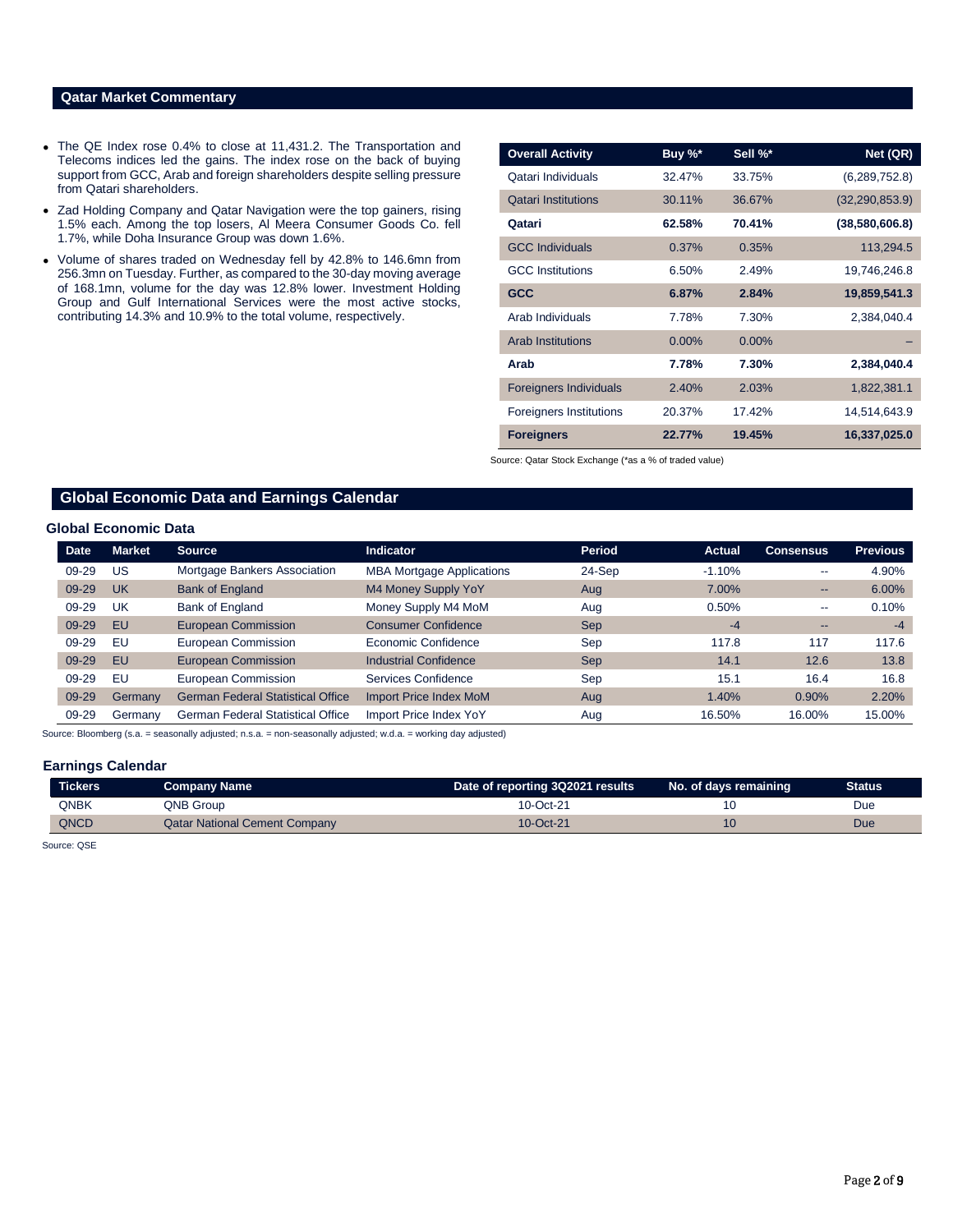### **News**

#### **Qatar**

- **QSE constituent changes come into effect from October 01 –** The Qatar Stock Exchange (QSE) has informed that the constituent changes of all QSE indices will be effective from October 01, 2021. The reshuffled members of its indexes are as follows. In QE Index: Investment Holding Group (IGRD), Gulf International Services Company (GISS), Salam International (SIIS) and Vodafone Qatar (VFQS) will replace Mazaya Real Estate Development (MRDS), Qatar First Bank (QFBQ), Qatar Insurance (QATI) and Qatar Navigation (QNNS). In QE Al Rayan Islamic Index: Alkhaleej Takaful (AKHI), Investment Holding Group and Ooredoo (ORDS) will be added while Mazaya Real Estate Development, Qatar First Bank and Widam Food Company (WDAM) will leave the index. QLM (QLMI) will join QE All Share Index and QE Insurance Sector Index. (QSE)
- **Qatar Petroleum in 15-year pact to supply LNG to China's CNOOC –** Qatar Petroleum entered sale and purchase agreement with CNOOC Gas and Power Trading & Marketing, a unit of China National Offshore Oil Corp. To supply 3.5mn tons per annum of LNG over a 15-year period starting January. (Bloomberg)
- **QIA urged to co-invest with AIIB in emerging markets PPP projects –** The Qatar Investment Authority (QIA), the country's sovereign wealth fund, should co-invest with the Asian Infrastructure Investment Bank (AIIB) in PPP (public private partnership) projects in the emerging markets, according to an official in the Ministry of Finance (MOF), Suggesting Qatar could pioneer new partnership model (based on PPP) with AIIB to "strengthen and deepen" cooperation in the region; MOF Deputy Undersecretary for economic affairs, Saud Abdulla Al-Attiyah, said, "One such example could be to join forces and co-invest with the QIA in the emerging markets for developing roads, power plants and other infrastructure areas." AIIB's comprehensive portfolio has more than 142 projects worth \$28bn spread across 31 member countries, he said in his keynote address at the AIIB 2021 annual meeting of the board of governors. Qatar is one of the founding members of multilateral development institution. (Gulf-Times.com)
- **Sheikh Abdulla: QCB does not anticipate 'immediate requirements' for retail digital currency –** The Qatar Central Bank does not anticipate any "immediate requirements" for a retail digital currency for Qatar, said HE the QCB Governor Sheikh Abdulla bin Saoud Al-Thani. In KPMG's 'Qatar Banking Perspectives 2021', Sheikh Abdulla replied to a question on the feasibility of the QCB issuing a digital currency in the near future. Sheikh Abdulla said, "The Covid-19 pandemic prompted a shift towards digital payments and an increased discussion on the development of (Qatar) Central Bank's digital currencies. This included fostering financial inclusion and generating opportunities by lowering the barriers to access financial services, reducing customer cost, and improving cross border trade and integration. "However, challenges to the public payment systems, monetary policy and financial stability need to be studied in detail and the trade-off between risk and opportunities must be assessed. In the case of Qatar, close to 90% of the broad money in the system is already in the digital form of deposits with commercial banks. The share of currency in circulation is expected to reduce further with the introduction of additional national digitalization initiatives. "The QCB, therefore, does not anticipate any immediate requirements for a retail digital currency for Qatar. However, the

QCB does monitor the developments in digital currencies by central banks in various other jurisdictions and will make appropriate policy decisions based on emerging information." (Gulf-Times.com)

- **Qatar's industrial sector PPI rises by 84.6% YoY in August –** The overall monthly Producer Price Index (PPI) of Qatar's industrial sector for August 2021 was estimated at 75.5 points, showing an increase of 84.6% when compared to the PPI of the corresponding month last year (August 2020). When compared on MoM basis, the PPI of August 2021 showed a decrease of 0.7% against PPI of the previous month (July 2021), official data released by the Planning and Statistics Authority (PSA) showed. The "Mining" sector PPI registered a decrease by 0.4% when compared with the PPI of July 2021, primarily due to the price decrease of "Crude petroleum and natural gas" by 0.4% and 2.6% in "Stone, Sand and Clay". The PPI of August 2021, when compared with its counterpart in previous year (August 2020), there was an increase of 100.0%. In the "Manufacturing" sector index, a decrease of 0.9% has been recorded in August 2021, when compared with the previous month's Manufacturing index (July 2021). The prices decrease were seen in: "Refined Petroleum products" by 1.4%, followed by "Paper and Paper products" by 1.1%, and "Basic Chemicals" by 0.2%. However, the increasing prices were noticed in "Rubber and Plastics products" by 1.9%, "Beverages", and "Basic Metals" by 0.4% each, "Dairy products" by 0.3%, and "Cement and Other nonmetallic products" by 0.2%. No changes were noticed in "Juices", "Grain mill and Other products", and "Other chemical products and fibers". (Peninsula Qatar)
- **Property sales touch QR1.29mn last week –** Properties worth QR1.29bn was sold in Qatar between September 19 and 23, according to the Department of Real Estate Registration at the Ministry of Justice. The weekly bulletin issued by the department shows that the list of real estate properties sold during the period included vacant land lots, houses, residential buildings, a multipurpose building, a tower, and residential compounds. Sales were concentrated in Doha, Al Rayyan, Al Daayen, Umm Salal, Al Shamal, Al Wakra, Al Khor, and Al Dakhira. The volume of real estate trading between September 12 to September 16 had reached QR661.388mn. (Qatar Tribune)
- **KPMG report: Leading Qatari banks embrace digital transformation for resilience –** Leading banks in Qatar are embracing the power of digital transformation for building resilience, offering contactless payments (like Apple Pay), self service solutions, and a pragmatic experience for the customers, KPMG has said in its latest report "Qatar Banking Perspectives 2021: Technology, Innovation, and Sustainability" which was released recently. In the third edition of its annual Qatar banking perspectives publication, KPMG presented a comprehensive and wide ranging summary of issues and trends in the global banking industry and examine how they are impacting banks in Qatar. This year's report comes with valuable contributions from KPMG's financial services professionals along with some of the most prominent leaders in Qatar's banking sector, who have shared their views on the topics and issues that are shaping the industry in the country. The report featured interviews with the Qatar Central Bank (QCB) Governor HE Sheikh Abdullah bin Saoud Al Thani, Al Khaliji Commercial Bank's Group CEO Fahad Al Khalifa, and Commercial Bank's Group CEO Joseph Abraham, who have all provided their thoughts and insights into some of the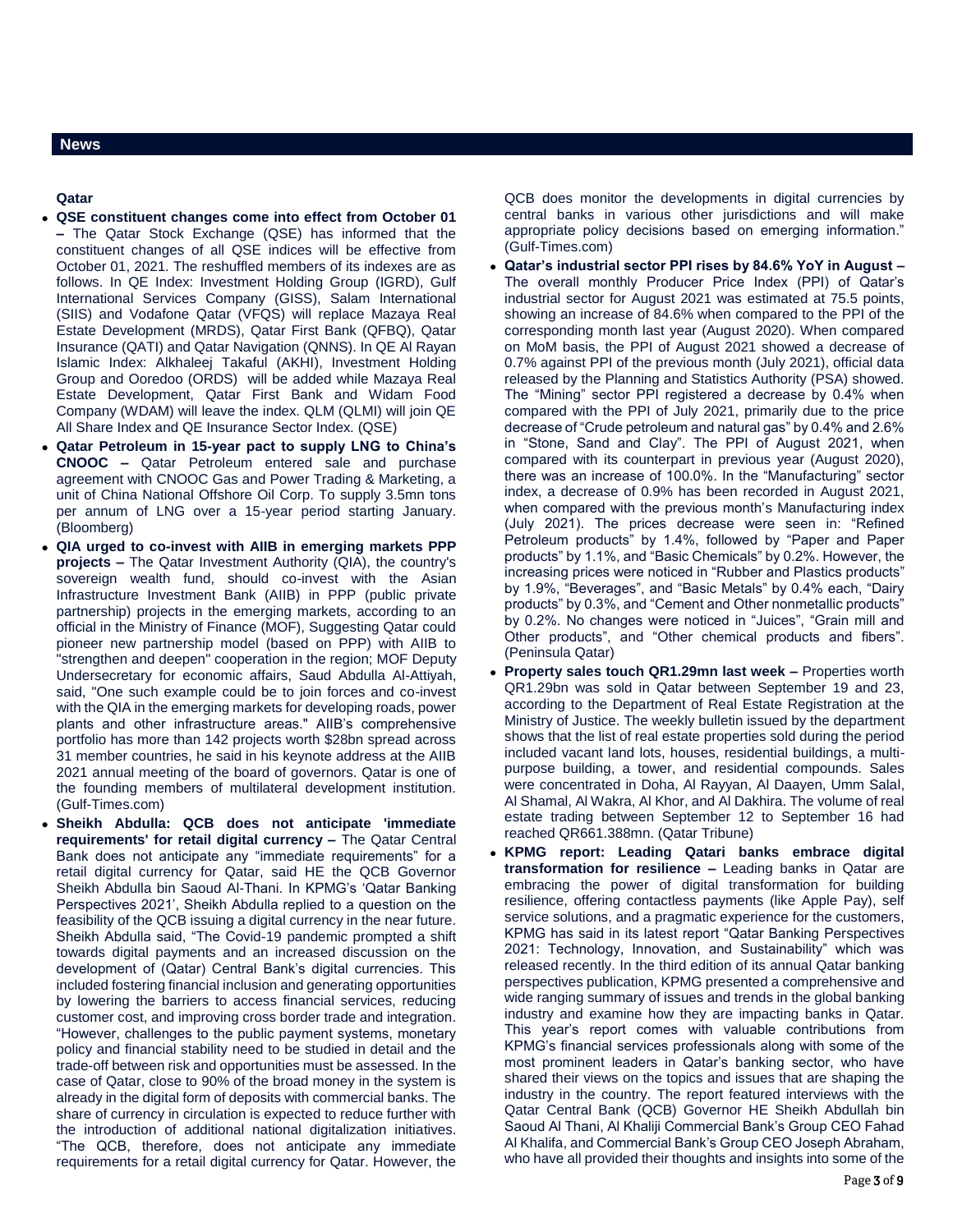most pressing issues and opportunities that the banking sector is facing today. Omar Mahmood (pictured), Head of Financial Services for KPMG in the Middle East & South Asia, and Partner at KPMG in Qatar, commented: "The themes dominating this year's edition are Technology, Innovation, and Sustainability. And while banks in Qatar have faced a challenging environment as a result of the COVID-19 pandemic, we have seen them emerge stronger, more resilient, and most importantly with a greater focus on the digital agenda". This year, KPMG's report covers the half year results snapshot based on the financial analysis of eight listed commercial banks in Qatar as at June 30, 2021, and has three categories of exploration: Technology and Innovation, Regulatory Landscape, and Markets & Customers. Highlighting taxation from a banking perspective in Qatar, KPMG said the reform of the local and global tax environment is moving at a much faster pace than the past and complexity continues to increase. Tax has become much more important for banks in recent years with various regulations around FATCA, BEPS, Transfer Pricing and the expectations around VAT, which has resulted in an increase in focus in this area. (Peninsula Qatar)

- **Business council keen to bolster Qatar-Germany ties –** The German Business Council Qatar (GBCQ), which recently held its general assembly and election of board members, is keen to bolster Qatar-Germany relations by exchanging best practices and forging cooperation ties in a variety of sectors. "The council is determined to further strengthen the bilateral economic ties between both countries and to organize business events that facilitate knowledge exchange, as well as to focus on creating platforms that build new partnerships. "Special focus will be put on the following sectors: recycling, wastewater treatment, sustainability, renewable energy solutions, and energy efficiency," the council said in a statement to Gulf Times. (Gulf-Times.com)
- **Qatar maintained strong fiscal position during the pandemic –** Qatar has maintained strong fiscal position during the pandemic and the country has a world-class climate for business and investment, said a senior official during a virtual event. Asia Infrastructure Investment Bank (AIIB) in association with Ministry of Finance organized a virtual event titled 'Qatar and AIIB: Advancing Public Private Partnership (PPP) for the Sustainable Development', yesterday. Officials discussed the increasing role of PPP in Qatar and Middle East region and how to improve the partnership through future AIIB engagements. Sheikh Ali Alwaleed Al Thani, CEO of Investment Promotion Agency (IPA), said the IPA was formed in 2019 as a main gateway for foreign investors to access the Qatari market. During the pandemic Qatar maintained the strong fiscal position and projected GDP growth of the economy in 2021 is stated to be 2.4% and 3.6% in 2022 according to IMF. "Qatar is a stable and resilient economy powered by a rigorous diversification agenda, a vibrant environment for innovation, and a business-friendly ecosystem," he said. (Peninsula Qatar)
- **Mask rules eased, full staff presence allowed –** The Cabinet has announced a further easing of Covid-19 restrictions in the country, which will come into effect from Sunday, October 3. The highlights include relaxing masks rules and allowing people to not wear masks in open public areas with some exceptions, allowing 100% attendance in workplaces, permitting children in mosques, and several others. After HE the Prime Minister and Minister of Interior Sheikh Khalid bin Khalifa bin Abdulaziz Al-Thani chaired the Cabinet's regular meeting at the Amiri Diwan, HE the Minister of Municipality and Environment and Acting Minister of State for Cabinet Affairs Abdullah bin Abdulaziz bin Turki Al-Subaei issued a statement giving the details of the proceedings, Qatar News Agency (QNA) reported. (Gulf-Times.com)
- **Qatar Airways Holidays launches World Cup Fan Travel Packages –** With just over a year to go until the FIFA World Cup Qatar 2022 kicks off, Qatar Airways Holidays has announced the launch of its unique fan travel packages, inclusive of match tickets, return flights and accommodation options. The travel packages are currently live and accessible in the following countries: Australia, Austria, Belgium, Bulgaria, Croatia, Cyprus, Czech Republic, Denmark, Finland, France, Germany, Greece, Hungary, India, Indonesia, Ireland, Italy, Japan, Malaysia, Netherlands, New Zealand, Philippines, Romania, Spain, Sweden and Thailand. Additional markets will be added in the coming months (subject to licensing agreements). Fans can now also choose additional services to explore the stunning host country. With a few easy steps to follow, fans across the world will need to first join Qatar Airways Privilege Club, to have access to unique travel packages with booking flexibility and get their seats reserved at their preferred matches. (Gulf-Times.com)
- **MBK signs deal with Vermeg to develop fintech solutions –** MBK Holding Group and Vermeg International on Wednesday signed a strategic partnership agreement, aimed at enhancing aspects of cooperation between the two companies in the field of developing and promoting fintech solutions and software in Qatar. The agreement was signed by Sheikh Mansour bin Khalifa Al Thani, Chairman of the Board of Directors of MBK Holding Group, and Badr El Din Wali, Founder and Chairman of the Board of Directors of Vermeg International, at the Qatar Science and Technology Park. The agreement aims to develop frameworks within a long-term strategic plan that covers the fintech sector and focuses on offering and promoting a set of solutions and products for this sector within Qatar, regionally and globally. It is expected that this partnership will be launched from within Qatar, which has made advanced strides in the field of fintech, which has enabled it to become an advanced global center capable of attracting foreign investments in the field of modern and advanced technology, especially fintech. (Qatar Tribune)
	- **International**
- **Powell: "Tension" between jobs, inflation is the chief challenge facing Fed –** Resolving "tension" between high inflation and still-elevated unemployment is the most urgent issue facing the Federal Reserve right now, Fed Chair Jerome Powell said, acknowledging the central bank's two goals are in potential conflict. "This is not the situation that we have faced for a very long time and it is one in which there is a tension between our two objectives...Inflation is high and well above target and yet there appears to be slack in the labor market," Powell said at a European Central Bank forum, an apparent reference to the 1970s bout of US "stagflation" that combined high unemployment and fast-rising prices. The United States is more than 5mn jobs short of where it was before the pandemic. At the Fed's most recent meeting policymakers lifted their inflation forecasts for this year to 4.2% - more than twice the targeted level of 2%. They see that pace easing in 2022 to 2.2%, modestly above where they had pegged it in their previous projections in June. Powell said the Fed's working "hypothesis" is that inflation will largely ease on its own as the global economy returns to normal after a rocky reopening from the pandemic, a baseline that lets the Fed chief refer to interest rate increases as still "a ways off." But asked about his biggest concerns right now, Powell referred to the possible clash between the Fed's two goals of stable prices and full employment, a situation that could force the Fed to make trade-offs between the two by raising interest rates to tame prices at a time when it still wants to encourage job growth. "Managing through that over the next couple of years is the highest and most important priority and it is going to be very challenging," Powell said at a virtual event alongside the heads of the ECB, Bank of Japan and Bank of England. (Reuters)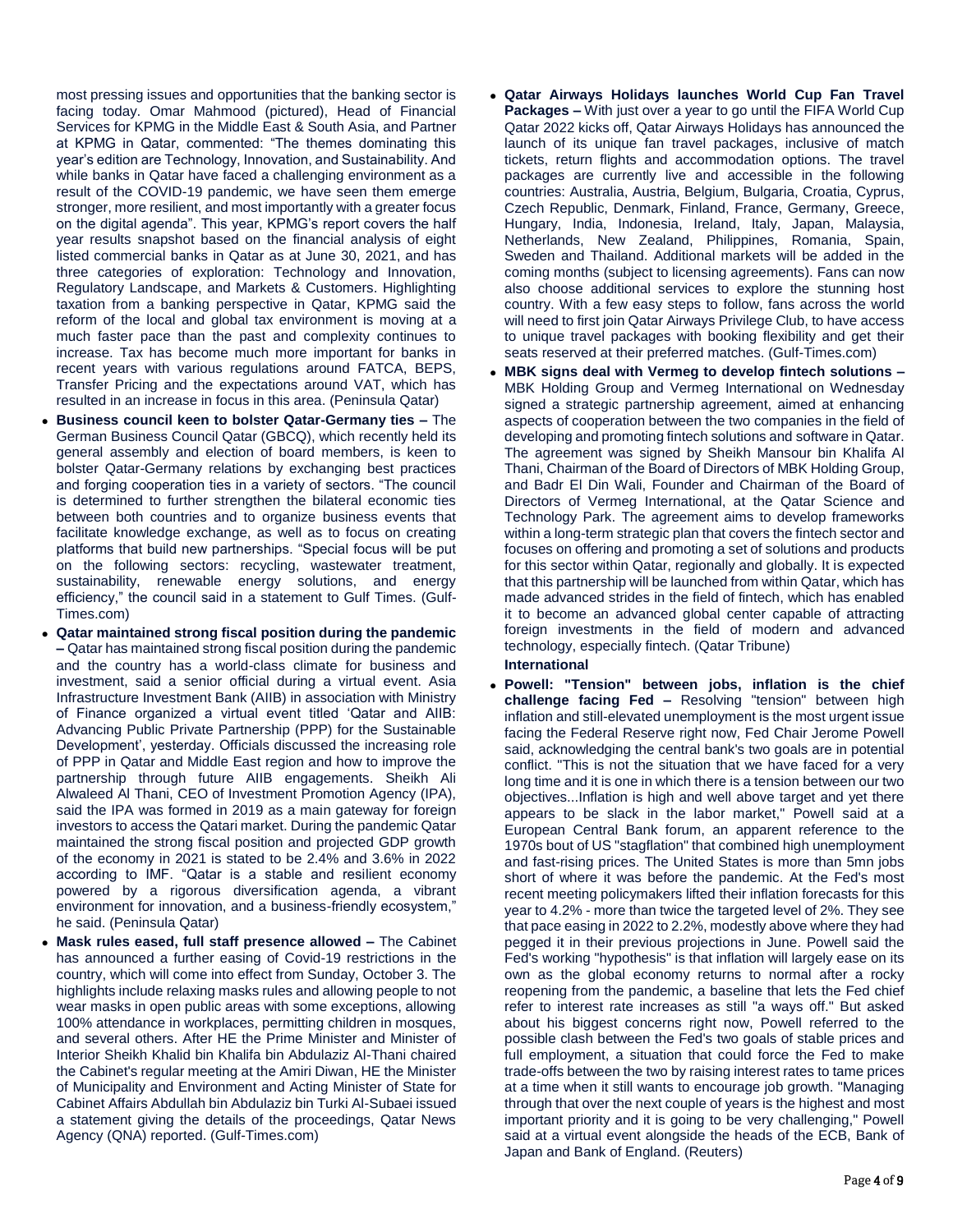- **US pending home sales race to seven-month high in August –** Contracts to buy US previously owned homes rebounded to a seven-month high in August, but higher prices amid tight supply are slowing the housing market momentum. The National Association of Realtors (NAR) said its Pending Home Sales Index, based on signed contracts, jumped 8.1% last month to 119.5. That was the highest reading since January and followed two straight monthly declines. Economists polled by Reuters had forecast contracts, which become sales after a month or two, increasing 1.4%. Compared with a year ago, pending home sales fell 8.3% in August. The housing market boomed early in the COVID-19 pandemic amid an exodus from cities as people worked from home and took classes online. But the pandemic tailwind is fading as vaccines allow workers to return to offices. Expensive homes are also side lining some first-time buyers from the market. The NAR reported last week that the share of firsttime buyers was the smallest in more than 2-1/2 years in August. Existing home sales dropped last month. Data showed consumer sentiment towards buying a home weakening for a third straight month in September and house prices posting record gains in July from a year-ago. The surge in pending home sales last month was led by the South and Midwest regions, where the NAR said house price increases have been generally moderate relative to the rest of the country. Contracts soared 10.4% in the Midwest and vaulted 8.6% in the densely populated South. They rose 4.6% in the Northeast and advanced 7.2% in the West. (Reuters)
- **UK mortgage lending resumes after tax break blip, consumers cautious –** British mortgage lending rose last month, recovering from a rare fall in July which was linked to the scaling back of a tax break for homebuyers, but consumers remained cautious about their borrowing, Bank of England data showed. Net mortgage lending increased by 5.293bn Pounds (\$7.24bn) in August, bouncing back from July's net repayment of 1.758bn Pounds. New mortgage approvals fell slightly to 74,453. A Reuters poll of economists had pointed to a net rise of 3.7bn Pounds in mortgage borrowing in August and to 73,000 mortgage approvals during the month. Britain's housing market has boomed since the summer of 2020, helped by a pandemic surge in demand for bigger properties as more people work from home and by the tax incentive offered by Finance Minister Rishi Sunak. That incentive was halved in scale on July 1 for home-buyers in England and Northern Ireland and is due to expire completely at the end of this month. Similar tax breaks in Scotland and Wales have already ended. Wednesday's data showed consumer borrowing also rose in August, increasing by a net 351mn Pounds after a rise of just 32mn Pounds in July. The economists polled by Reuters had expected a smaller rise of 300mn Pounds. (Reuters)
- **BoE's Bailey sees UK economy taking longer to regain prepandemic size –** Bank of England Governor Andrew Bailey said that he expected Britain's economy to recover its pre-pandemic level of output early next year, a little later than the central bank had predicted last month. His new forecast reflects signs that Britain's economic recovery has slowed by more than expected following its initial rebound from the last COVID-19 lockdown. Complicating the outlook for the BoE, inflation is also surging, fueled by widespread supply chain disruption including the panicbuying of petrol over the last week. Speaking at a European Central Bank panel with other major central bank chiefs, Bailey said the BoE would need to keep a close eye on these forces. "I expect us to be back to the pre-pandemic level in the early part of next year, possibly a month or two later than we thought we would be at the start of August," Bailey said. The BoE forecast in August that the economy would regain its pre-pandemic size in the final quarter of this year. Bailey declined to comment on the

likelihood that the BoE might raise interest rates before the end of this year, when its asset purchase program will still be in its final stages. Some investors interpreted the BoE's explicit reference to this possibility in September's policy minutes as a signal that an early rate rise would be under active consideration for November or December. "The preferred tool will always be rates because we understand the effect of rates in the monetary policy transmission mechanism. But that's not to pre-judge what we will decide in November," Bailey said. He added that the BoE would need to be very focused on inflation expectations and watch for potential second-round effects on inflation from supply shortages, including long queues at petrol stations. Financial markets currently price in a first interest rate rise to 0.25% from 0.1% by February's BoE meeting, and see a 60% chance of one by December. (Reuters)

- **Eurozone sentiment edges up in Sept, defies expectations of drop –** Eurozone economic sentiment edged higher in September after a fall in August, boosted by optimism among consumers and in the industry and construction sectors, while inflation expectations continued to rise among manufacturers and consumers alike. The European Commission's economic sentiment indicator rose to 117.8 in September, from 117.6 in August, after hitting an all-time high of 119.0 in July. Economists polled by Reuters had expected sentiment to ease in September to 116.9, mainly because of an expected weakening in industry and services. But Commission data showed sentiment in industry improved to 14.1 from 13.8 in August, though it did decline in services to 15.1 from 16.8. Consumers became more optimistic as well, with a reading of -4.0, up from -5.3 in August, and in the construction sector the indicator rose to 7.5 from 5.5, helping offset the decline in the retail sector to 1.3 from 4.6. The economic rebound after the COVID-19 pandemic and rapidly rising energy prices also drove higher inflation expectations among consumers and manufacturers. Selling price expectations among manufacturers rose to 38.2 points, setting a new record high since the survey began in 2000, while consumer inflation expectations rose to 33.1 from 31.1 in August, approaching the 38.7 record from August 2001. (Reuters)
- **German import prices rise at fastest rate in 40 years –** German import prices rose the fastest in 40 years last month, driven by a jump in the price of oil and gas, and supply chain bottlenecks for raw materials worsened further, pointing to a further rise in prices for consumers. Import prices jumped 16.5% in August from a year earlier, the Federal Statistics Office said on Wednesday, which was above economists' forecasts for a 16.1% increase and up from 15.0% in July. The August increase was the steepest rise since September 1981, when the second oil crisis pushed prices up by 17.4%. The price of energy imports was up 93.6% in August compared with a year earlier, mainly due to a strong rise in the price of natural gas, the Statistics Office said. The price of many raw materials rose steeply as well. Iron ore cost 96.8% more in August, and the price of sawn and planed wood was up 61.6%, and basic iron, steel and ferro-alloys were up by 57.7%. At the same time, supply chain bottlenecks affecting German companies worsened further, a survey published by the Ifo institute on Wednesday showed. Some 77.4% of German industrial firms reported difficulties procuring intermediates and raw materials this month. Among car companies, that figure was at 97%, Ifo said. (Reuters)
- **Italy cuts debt forecasts as economy recovers from COVID crisis –** Italy on Wednesday slashed its public debt forecast for this year to 153.5% of national output from its previous view of 159.8% set out in April, reflecting a stronger than expected economic recovery from the COVID-19 crisis. The latest target, contained in the Treasury's twice-yearly forecasting exercise, would mark a decline from the post-war record of 155.6% of GDP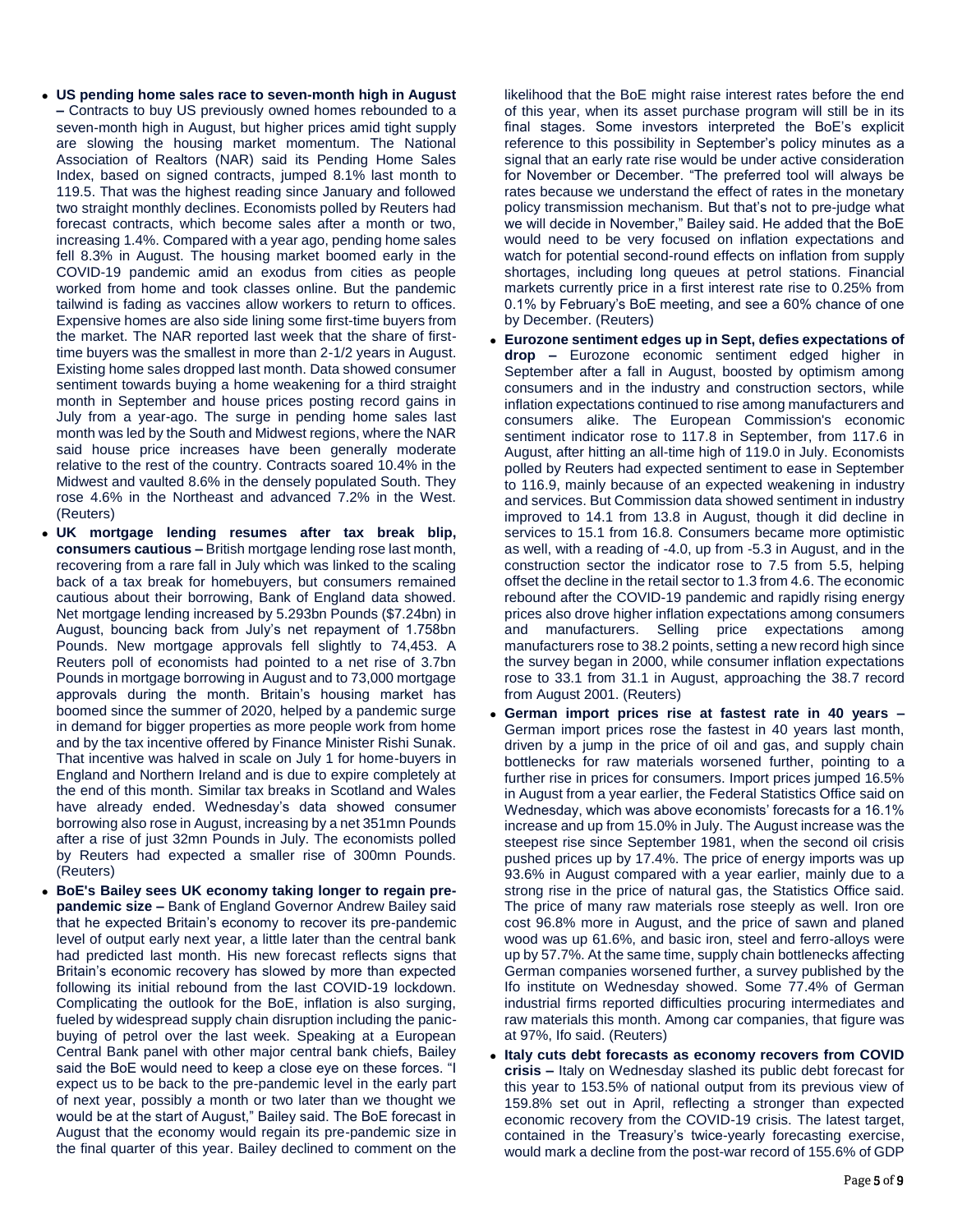registered in 2020. The downward trend is projected to continue to 149.4% in 2022. The Economic and Financial Document (DEF) forecasts Italian economic growth of 6.0% this year, a partial recovery following the record contraction of 8.9% in 2020 when the economy was hobbled by COVID-19 lockdowns. "The economic picture is much better than what we ourselves thought it would be in the spring," Prime Minister Mario Draghi told reporters after his cabinet signed off on the document. "There is confidence in Italy, among ourselves and also in the rest of the world," he added. Economic output will recover to above its prepandemic level in mid-2022 thanks to another year of robust growth, penciled in at 4.7%. In the near term, the third quarter of this year will see growth of 2.2% from the previous three months, the DEF forecast, following a 2.7% expansion in the second quarter. Draghi said the latest forecasts confirmed that the best way to lower Italy's massive public debt, proportionally the highest in the euro zone after Greece, was by boosting growth. He promised the government's 2022 budget to be presented next month will be "strongly expansionary." (Reuters)

- **Japan's factory output extends declines on car production cuts –** Japan's industrial output fell for the second straight month in August as COVID-19 outbreaks elsewhere in Asia disrupted supply chains for carmakers already facing headwinds from a prolonged chip shortage. Separate data out on Thursday showed retail sales in August slipped for the first time in six months as households cut spending amid a coronavirus relapse, signaling lackluster consumer sentiment. The data suggests the pandemic continued to gnaw at Japan's economy this quarter, posing an immediate challenge to the next prime minister, Fumio Kishida, who won the ruling party leadership vote on Wednesday, ahead of general elections that must be held by late November. Factory output lost 3.2% in August from the previous month, official data showed on Thursday, hit by weaker production of cars and electronic machines and marking the second consecutive month of contraction after a 1.5% drop in July. The decline was larger than the 0.5% fall forecast in a Reuters poll of economists. Major Japanese automakers including Toyota Motor Corp, Nissan Motor Co and Honda Motor Co have faced production cuts since late August due to a components shortage, which could last well into October, the industry lobby warned earlier this month. "Auto production cuts have affected many other related sectors that must reduce supplies when plants are shut down," said Takeshi Minami, chief economist at Norinchukin Research Institute. "A halt in the recovery from the pandemic is lasting longer in Japan compared to other countries." Manufacturers surveyed by the government expect output to rise 0.2% in September and 6.8% in October, but the bolder projections entail "large downside risks" given the uncertainties around car production cuts, a government briefer told reporters. (Reuters)
- **BOJ's Kuroda projects economic recovery to pre-COVID levels by early 2022 –** Japan's economy will continue to recover and could reach levels seen before the coronavirus pandemic by the end of this year or early in 2022, Bank of Japan Governor Haruhiko Kuroda said on Thursday. With consumption weak and inflation well below its 2% target, however, the BOJ will maintain its massive stimulus regardless of the new government's policies, Kuroda said. "Whatever fiscal, regulatory or any other policies the new government pursues, the BOJ will continue to maintain extremely accommodative monetary policy in order to achieve its 2% price stability target as soon as possible," Kuroda said. "This is our mandate and that mandate is unlikely to change," he said in an online seminar hosted by the European Central Bank on Wednesday, or early on Thursday Tokyo time. Japan's ruling party anointed former foreign minister Fumio Kishida as its new leader on Wednesday, ensuring he will become prime minister within days. Kuroda offered an upbeat view on Japan's economy,

saying that steady progress on vaccinations and an end to stateof-emergency curbs to combat the pandemic are likely to lead to a recovery in consumption in the coming months. "All in all, consumption, which has been quite weak, will gradually step up," Kuroda said. The corporate sector is also enjoying a "firm situation" that is translating into a pick-up in capital expenditure, Kuroda said, brushing aside concerns that supply bottlenecks could hit output at Japanese manufacturers. Asian factory shutdowns caused by the pandemic are likely temporary and could be fixed in the coming months, he said. When asked about his biggest concern, Kuroda said his key interest was the timing for when the economy will fully recover and how fast it will grow ahead. "In coming years, we must achieve our 2% price stability target. That is true. But at this moment, (achieving) economic recovery and faster growth are the most important challenges faced by us," he said. Under a policy dubbed yield curve control, the BOJ guides short-term interest rates to -0.1% and long-term rates to around zero as part of efforts to achieve its 2% inflation target. Contrary to other advanced economies fretting about the risk of higher inflation, consumer inflation in Japan has hovered around zero as weak consumption keeps companies from passing on rising input costs to households via price hikes. (Reuters)

 **China factory activity unexpectedly shrinks, services recover –** China's factory activity unexpectedly shrank in September as high raw material prices and power cuts pressured manufacturers in the world's second-largest economy, while the services sector returned to expansion as COVID-19 outbreaks receded. The official manufacturing Purchasing Manager's Index (PMI) was at 49.6 in September versus 50.1 in August, data from the National Bureau of Statistics (NBS) showed on Thursday, slipping into contraction for the first time since February 2020. Analysts in a Reuters poll had expected the index to remain steady at 50.1, unchanged from the previous month. The 50-point mark separates growth from contraction. China's economy rapidly recovered from a pandemic-induced slump last year, but momentum has weakened in recent months, with its sprawling manufacturing sector hit by rising costs, production bottlenecks and more recently electricity rationing. Reflecting the production pressures, a sub-index for factory output contracted in September for the first time since February last year, and stood at 49.6 versus 50.1 a month earlier. "In September, due to factors such as low volumes of business at high energy-consuming industries, the manufacturing PMI fell below the critical point," said Zhao Qinghe, a senior NBS statistician, in an accompanying statement. "The two indexes of high energy-consuming industries such as petroleum, coal and other fuel processing, chemical fiber and rubber and plastic products, ferrous metal smelting and rolling processing are both lower than 45.0, indicating a significant drop in supply and demand." A shortage of coal, tougher emissions standards and strong demand from manufacturers and industry pushed coal prices to record highs and triggered widespread curbs on electricity usage in at least 20 provinces and regions. Higher raw material prices, especially of metals and semiconductors, have also pressured profits of manufacturers. Earnings at China's industrial firms in August slowed for the sixth straight month. A sub-index for raw material costs rose to 63.5 in September from 61.3 a month earlier, while a gauge of new orders came in at 49.3 compared with 49.6 in August, shrinking for the second straight month. A sub-index for employment remained in contraction, at 47.8 versus 47.0 a month earlier. (Reuters)

#### **Regional**

 **OPEC+ seen sticking to November output plans, despite \$80 oil, sources say –** OPEC+ is likely to stick to an existing deal to add 400,000 bpd to its output for November when it meets next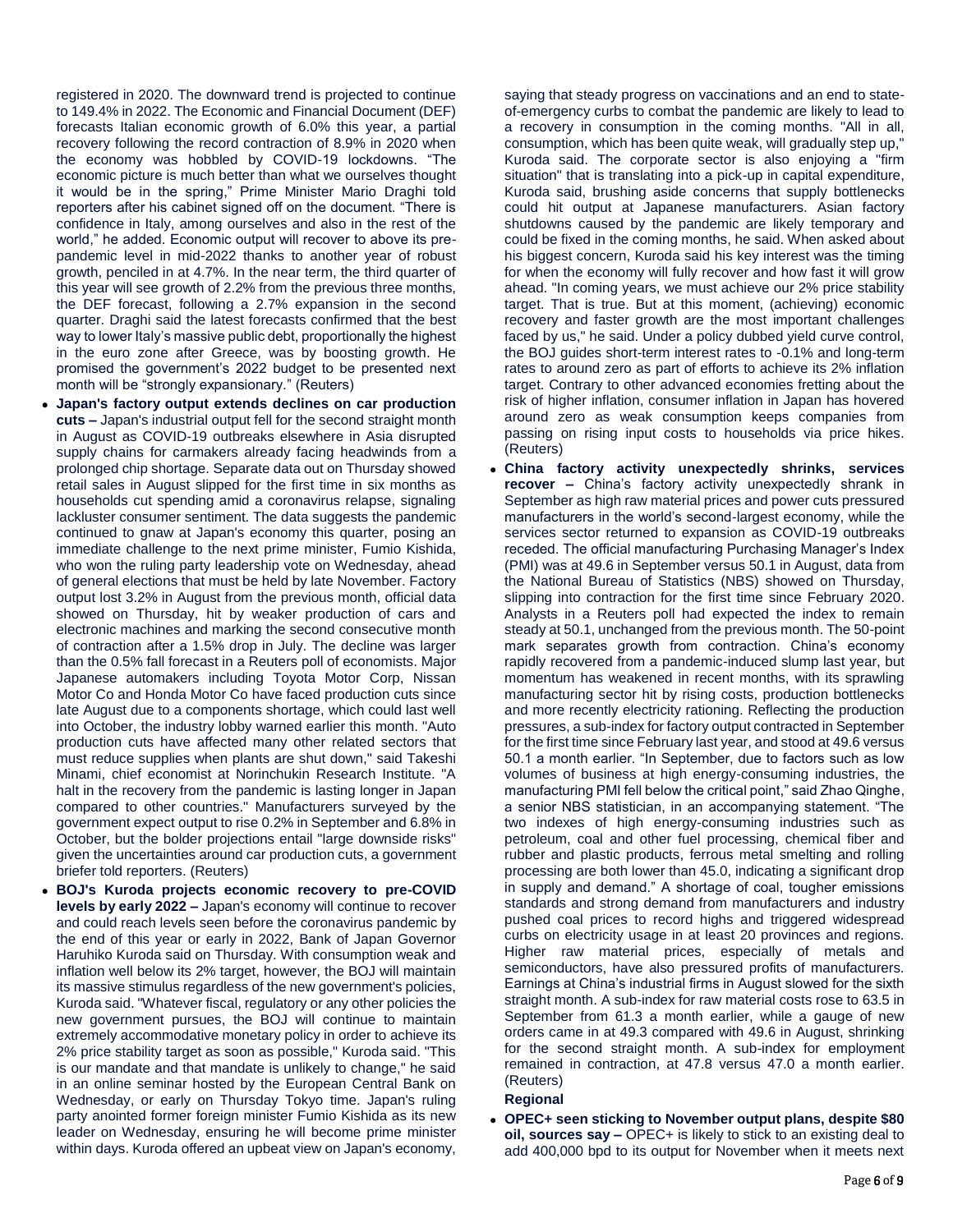week, sources said, despite oil hitting a three-year high above \$80 a barrel and pressure from consumers for more supply. The OPEC and allies led by Russia, known as OPEC+, agreed in July to increase production by 400,000 bpd each month to phase out 5.8mn bpd in cuts. It also agreed to assess the deal in December. "So far we will keep the plan to increase by 400,000 bpd," one of the sources said. (Reuters)

- **ACWA Power sets final IPO price at nearly SR56 –** Saudi utility developer ACWA Power has set the final price of its initial public offering at SR56 per share, the company said in a bourse filing. Half-owned by the Public Investment Fund, the company earlier announced its intention to issue 85.3mns shares or 11.67% of the company in an IPO. Retail offering started on Wednesday, and will run until October 1. Around 8.12mn shares or 10% of the offering size were allocated for individual investors. The company is expecting to raise more than \$1bn from the public offering, valuing the company at about \$10bn. (Zawya)
- **Saudi Nama Chemicals sells full stake in Yansab for SR139.65mn –** Saudi Arabia's Nama Chemicals has finalized the sale of its entire stake, or 2mn shares, in Yanbu National Petrochemical Co. (Yansab) for SR139.65mn after commissions and value-added tax (VAT), the company said in a Tadawul bourse filing. The move came after Nama sought to reschedule its bad debts amounting to SR591mn with the Saudi Industrial Development Fund (SIDF) in April. The terms and conditions of the rescheduling included sale of Yansab shares that were previously pledged to the fund as a condition for signing the final rescheduling agreement. (Zawya)
- **APICORP sells \$750mn in debut green bonds –** The Arab Petroleum Investments Corporation (APICORP) sold \$750mn debut green bonds with a five-year maturity on Wednesday after drawing around \$2.1bn in orders for the climate-friendly debt, a bank document showed. The spread settled at the lower end of final guidance and 10 basis points tighter than initial price guidance, the document from one of the banks on the deal showed. (Reuters)
- **Tourism Development Fund inks deal to develop Saudi tourism destination –** Saudi-based Tourism Development Fund (TDF) has signed two financing agreements with Dallah Al Baraka Group and Dallah Real Estate Company, a leading developer of real estate and tourism projects, for a major tourism project at the Durrat Al Arous resort in Jeddah. The first agreement includes funding from TDF to develop the 'Durrat Lagoon' destination, which will be operated by Hotel Indigo, a leading boutique brand and part of IHG Hotels and Resorts' portfolio of preferred brands, said the statement from TDF. (Zawya)
- **Saudi Central bank extends Covid-linked payment deferral program –** Extends Deferred Payment Program for three more months until December 31 for micro, small and medium enterprises that continue to be affected by Covid. (Bloomberg)
- **Saudi CMA approves Nayifat finance IPO –** Saudi CMA has approved Nayifat finance IPO. It has Approved offering of 35mn shares representing 35% of Nayifat Finance's share capital. (Bloomberg)
- **Survey: Saudis to cut November Arab light oil price to Asia by 40c/bbl –** Saudi Aramco may reduce the official selling price of its flagship Arab Light crude by 40c/bbl m/m for November sales to Asia, according to the median estimate in a Bloomberg survey of five traders, refiners. Arab Light OSP differential seen at \$1.30/bbl premium to Oman-Dubai benchmark for November vs +\$1.70/bbl for October While the price structure for Dubai crude, which is an indicator that Aramco considers -- points to a bigger MoM decrease, the Saudis are expected to opt for a more modest drop due to healthy demand, traders said. (Bloomberg)
- **32% SMBs in Saudi Arabia launched new products during the pandemic –** Developing new products was a way to respond to the uniquely challenging situation for 32% of small and medium Saudi companies when the pandemic started in March 2020, according to a recent Kaspersky study. The lockdowns shook the financial wellbeing of the majority of SMBs in Saudi Arabia (52%), and they had to take many cost-saving measures. In light of this, launching new offerings or business opportunities, as well as other measures taken, was an effort to survive. (Zawya)
- **SEDCO, Lombard Odier launch ESG-focused shariacompliant fund –** Saudi Arabia's financial firm SEDCO Capital and Switzerland's Lombard Odier have launched an ESGfocused sharia-compliant fund to invest in developed market equities, they said on Wednesday. Global investors are increasingly driven by environmental, social and governancerelated (ESG) factors, seen by the \$2.2tn Islamic finance industry as complementary to sharia principles on social and sustainable investing. The fund "will employ a pragmatic, systematic, and multi-factor approach that aligns Shariah-compliant, responsible investment, and sustainability principles to construct a portfolio with a high ESG score", the two firms said in a joint statement. (Reuters)
- **Green markets: Saudi Ammonia plant to resume operations –** Saudi Arabian Mining Co. announces completion of maintenance work at ammonia plant of subsidiary Ma'aden Phosphate Co., reports Green Markets, a Bloomberg Company. Operations will resume at plant Wednesday. (Bloomberg)
- **Network International sees 2022 revenue growth of 27% to 29% –** The 2022 YoY forecast for revenue growth includes an expected twelve-month contribution from Network International's acquisition of DPO, according to a statement. Network International sees 2022 underlying EBITDA margin to be broadly flat YoY, including the mix impact of DPO and Saudi Arabia market entry. In a separate statement, the company says the final purchase consideration of \$291.3mn for DPO, will be satisfied through payment of a cash amount of \$228.6mn with the balance through the issuance of Network International shares at a reference price of 410p, subject to escrow and lock-up conditions. (Bloomberg)
- **UAE fuel prices to rise by up to 5.4% in October –** The Fuel prices in the UAE will increase by up to 5.4% in October, according to the latest announcement by the fuel price committee on Wednesday. Super 98 will be AED2.60 per liter, up by 2% from AED2.55 in September. Special 95 will cost AED2.49, rising by 2% in October. As for E-Plus, the price next month will be AED2.42, up from AED2.36 in September. Diesel price will jump by 5.4% to AED2.51 per liter. Oil demand has been growing since COVID-19 restrictions eased and gasoline shortages have been reported in some markets. (Zawya)
- **UAE-listed Waha Capital eyes controlling stakes in MENA businesses –** UAE-listed Waha Capital, which counts Mubadala Investment Company as its main shareholder, is set to launch a new investment strategy that will involve acquiring controlling stakes in some businesses in the Middle East and North Africa (MENA) region. As part of the strategy, the investment company has appointed Hashem Dabbas as chief investment officer of the private investments business, Waha Capital said in a statement to the Abu Dhabi Securities Exchange (ADX) on which its shares are listed. "In line with this appointment, a new private investments strategy will be launched with a global investment mandate and will be comprised of two portfolios – core and global opportunities," the statement said. (Zawya)
- **Dubai's Network International eyes M&A route to expand into new markets –** Dubai based Network International on Wednesday said it is considering mergers and acquisitions (M&A)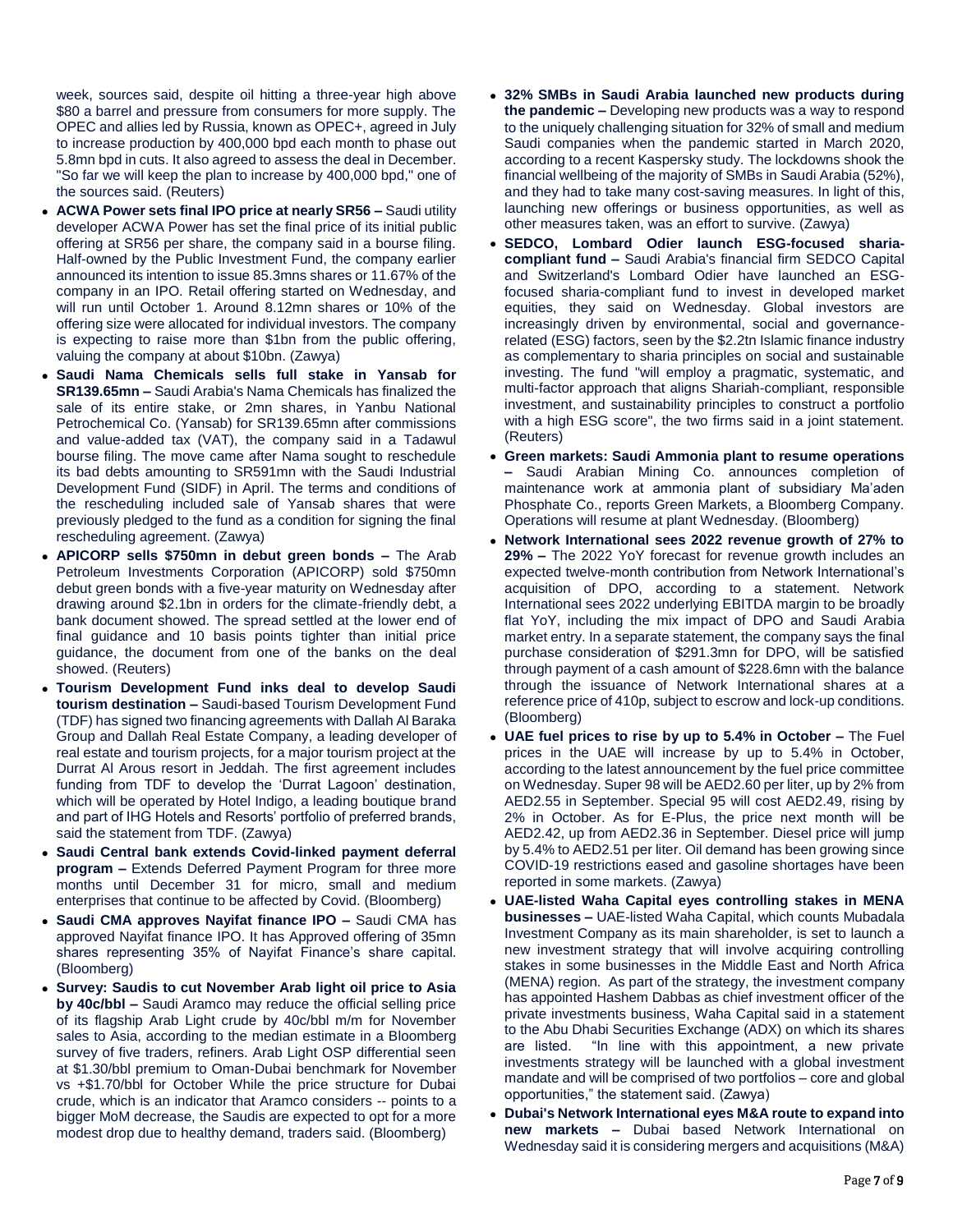to expand its operations into new markets. The London Stock Exchange-listed payments provider also unveiled a new strategy that will help its revenue grow by over 20% per year in the medium term, higher than the low-mid teens guidance it issued earlier. For 2022 it expects a revenue growth of 27-29% YoY. (Zawya)

- **Sources: Abu Dhabi's TAQA looks for complete Canadian oil and gas exit –** Abu Dhabi National Energy Co has hired advisors to sell all its oil and gas producing assets in Canada as part of a drive to reduce its carbon footprint, sources familiar with the matter told Reuters on Wednesday. IHS Markit analysts estimated that the state-backed firm's Canadian assets could fetch as much as C\$1.5bn (\$1.18bn) for TAQA, as it is commonly known. TAQA's decision to exit Canada comes after it announced this month a review of its onshore and offshore oil and gas assets, spread across Canada, the Netherlands, Britain's North Sea and the Kurdistan region of Iraq. (Reuters)
- **Abu Dhabi's Etihad working on third sustainable financing –** Etihad Airways is working on what would be its third financing transaction linked to sustainable investment considerations, the Abu Dhabi government-owned airline's treasurer said on Wednesday. Environmental, social and governance (ESG) concerns are gaining ground in the oil-rich Gulf region, with borrowers setting up ESG frameworks to transition to greener economies and capitalize on a global surge in awareness of sustainability risks following the COVID-19 pandemic. (Reuters)
- **Oman's 2Q YTD nominal GDP rises 10.1% YoY –** National Centre for Statistics & Information in Muscat has published preliminary YTD GDP at current prices for 2Q 2021 on website.<br>2Q vear-to-date nominal GDP OMR15301.9bn vs 2Q year-to-date nominal GDP OMR15301.9bn vs OMR13898.3bn in same period year ago. 2Q year-to-date petroleum sector GDP OMR4428.4bn vs OMR4074.2bn in same period year ago, +8.7% YoY. 2Q year-to-date non-petroleum sector GDP OMR11456.1bn vs OMR10309.5bn in same period year ago, +11.1% YoY. (Bloomberg)